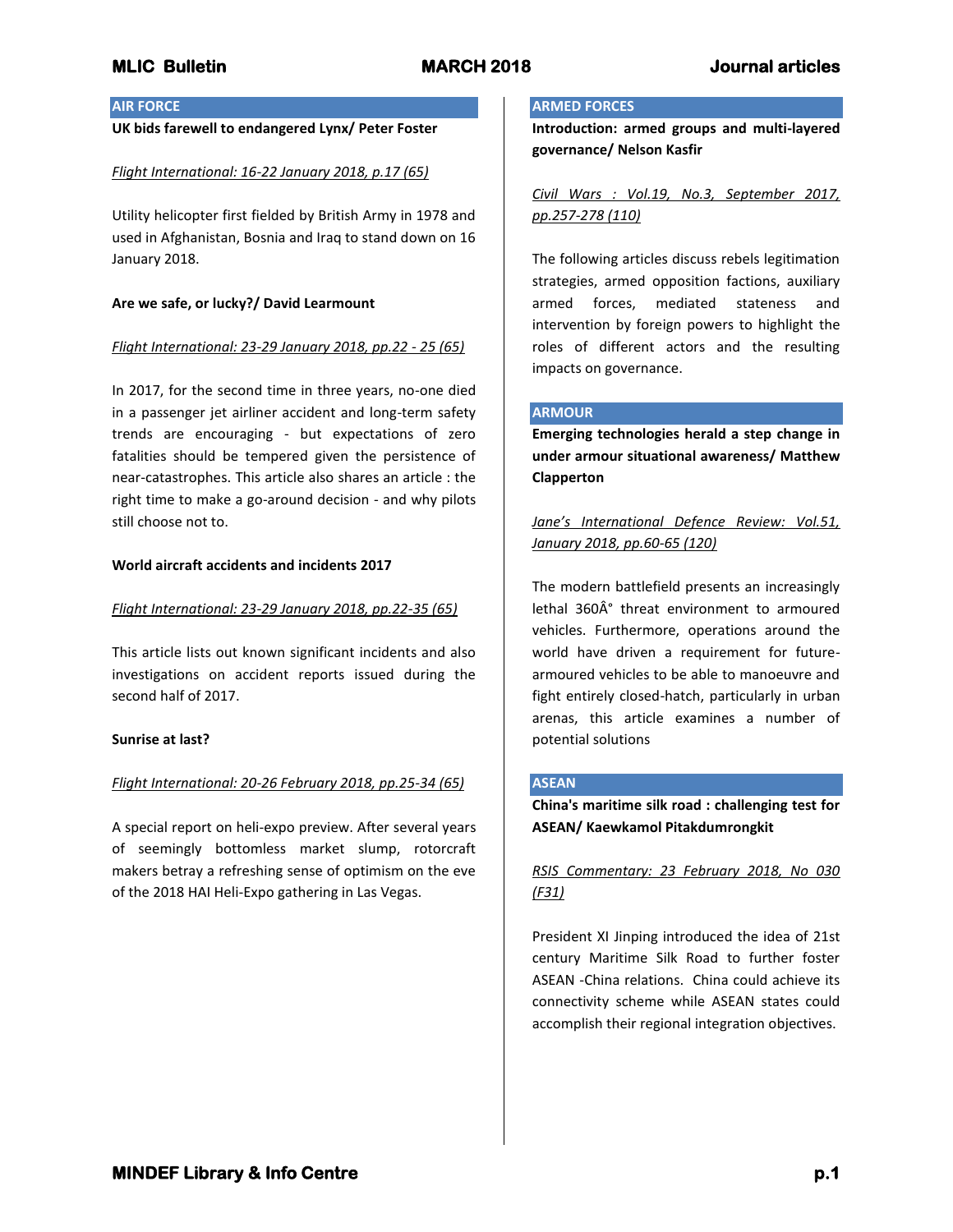## **ASEAN**

**Superbug: time for ASEAN collective action/ Christopher H Lim**

## *RSIS Commentary: 12 February 2018, No 022 (F31)*

ASEAN'S 50th anniversary is an opportune time for the grouping to pursue regional initiatives for public goods.

## **ASEAN digital economy : a new pillar/ Phidel Vineles**

## *RSIS Commentary: 09 February 2018, No 020 (F31)*

Singapore is focusing on the digital economy. How can digital economy become a key driver to achieve a highly integrated and dynamic ASEAN economic community.

# **After Marawi: military's regional role in counterterrorism**

## *RSIS Commentary: 01 February 2018, No 016 (F31)*

The article discusses on ASEAN countries and their defence establishments are likely to deepen their collaboration in counter terrorism not only among themselves but with their external partners.

## **BRUNEI**

**Graphic grip on Brunei Greg Waldron**

### *Flight International: 20-26 February 2018, pp.29-30 (65)*

A CAE-operated simulation centre has streamlined the introduction of the sultanate's S-70i fleet and houses Southeast Asia's only S-92 simulator. The simulator provides crews with accurate training experience, cheaper to operate than real helicopters and save S-70i flight hours for actual missions.

## **CHINA**

**Why China won't rescue North Korea? : what to expect if things fall apart/ Oriana Skylar Mastro**

*Foreign Affairs : Vol. 97, No. 1, January - February 2018, pp. 58-66 (76)*

China and North Korea long enjoyed a closeness born of mutual dependency. The article discusses how they are working together. Washington should assume that any Korean conflict involving large scale U S military operations will trigger a significant Chinese military intervention. Washington must recognize that some forms of Chinese intervention would be beneficial to its interest.

## **The army's role in the future Pacific theater/ Emily Martin**

*Military Review : January - February 2018, pp. 103-108 (81)*

The article highlights the army as the primary US player in the Pacific. The US army to have the capabilities to successfully oppose China and they support predictions of leaders who believe that the US army will be one of the most important actors in the pacific during the conflict with China.

# **Getting serious about strategy in the South China Sea/ Hal Brands**

# *Naval War College Review : Vol 71 No 1, Winter 2018, pp.13-32 (F22)*

The Obama administration opposed Chinese maritime expansion rhetorically and worked to improve the overall American military and geopolitical posture in the Asia Pacific.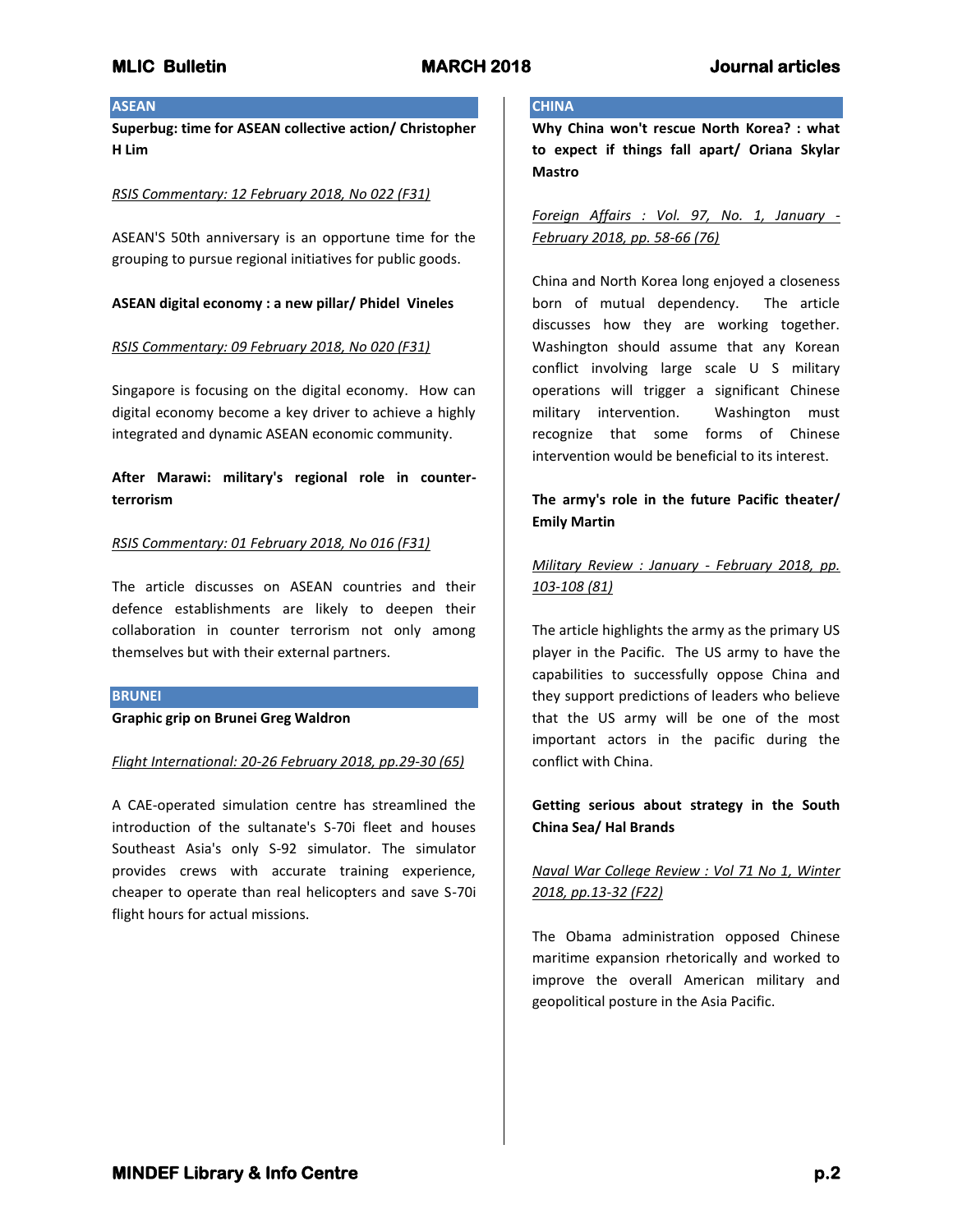## **CHINA**

**The PLA and Taiwan policy under Xi Jinping: one joint actor without its own agenda/ Arthur S Ding**

# *Issues & Studies: Vol.53, No 2, June 2017, pp.1750003-1- 175003-24 (34)*

The article argues that through a stick and carrot approach. Xi Jinping proactive and assertive approach in the context of China's growing capabilities has empowered Xi to control the discourse of Taiwan policy.

# **Soft power in a hard shell: the fleet of friendship of the ROC navy and Taiwan's performative cultural diplomacy in the pacific/ Jessica Marinaccio**

# *Issues & Studies: Vol.53, No 2, June 2017, pp.1750004-1- 175004-23 (34)*

The article evinces the importance of situating analysis of Taiwan's cultural diplomacy and soft power within a variety of contexts and demonstrates the nuance inherent within Taiwan's pacific diplomacy

**Bridging the gaps: China works to boost combat engineer capabilities/ Christopher F Foss**

# *IHS Jane's International Defence Review: Vol.51, January 2018, pp.36-41 (120)*

China's People's Liberation Army has taken into service significant quantities of new armoured fighting vehicles, artillery systems, and logistics support equipment. However, while some new engineering equipment has been fielded, there are gaps in China's combat engineering capability. This article surveys the current offerings.

## **CHINA**

**China's military reform: the strategic support force, non-traditional warfare, and the impact on cross-strait security/ Ji Jen Hwang**

*Issues & Studies: Vol.53, No 3, September 2017, pp.1750008-1-175008-24 (34)*

This study will outline the creation of the SSF under the new reform and discuss the development of China's strategy and tactics for non-traditional warfare under conditions of informatization. The focus on developing a military capable of victory under conditions of informatization has spearheaded China's rapid development of cyber, space and electronic warfare as well as the important establishment of the SSF.

## **America first/ Norman Friedman**

# *Proceedings US Naval Institute: February 2018, pp. 88-89 (86)*

The article highlights on United States faces two very different security challenges. China is trying to elbow the United States aside in Asia using a combination of military, economic and cyber techniques.

# **Shifts in warfare and party unity/ M Taylor Fravel**

# *International Security: Vol 42, No 3, Winter 2017/2018, pp.37-83 (68)*

This article explaining China's changes in military strategy. To explain when, why and how China has pursued major change in its military strategy this article presents a twostep approach. First step concerns the motivation for changing strategy. Second step concerns the mechanism by which change occurs which is shaped by the structure of civil-military relations.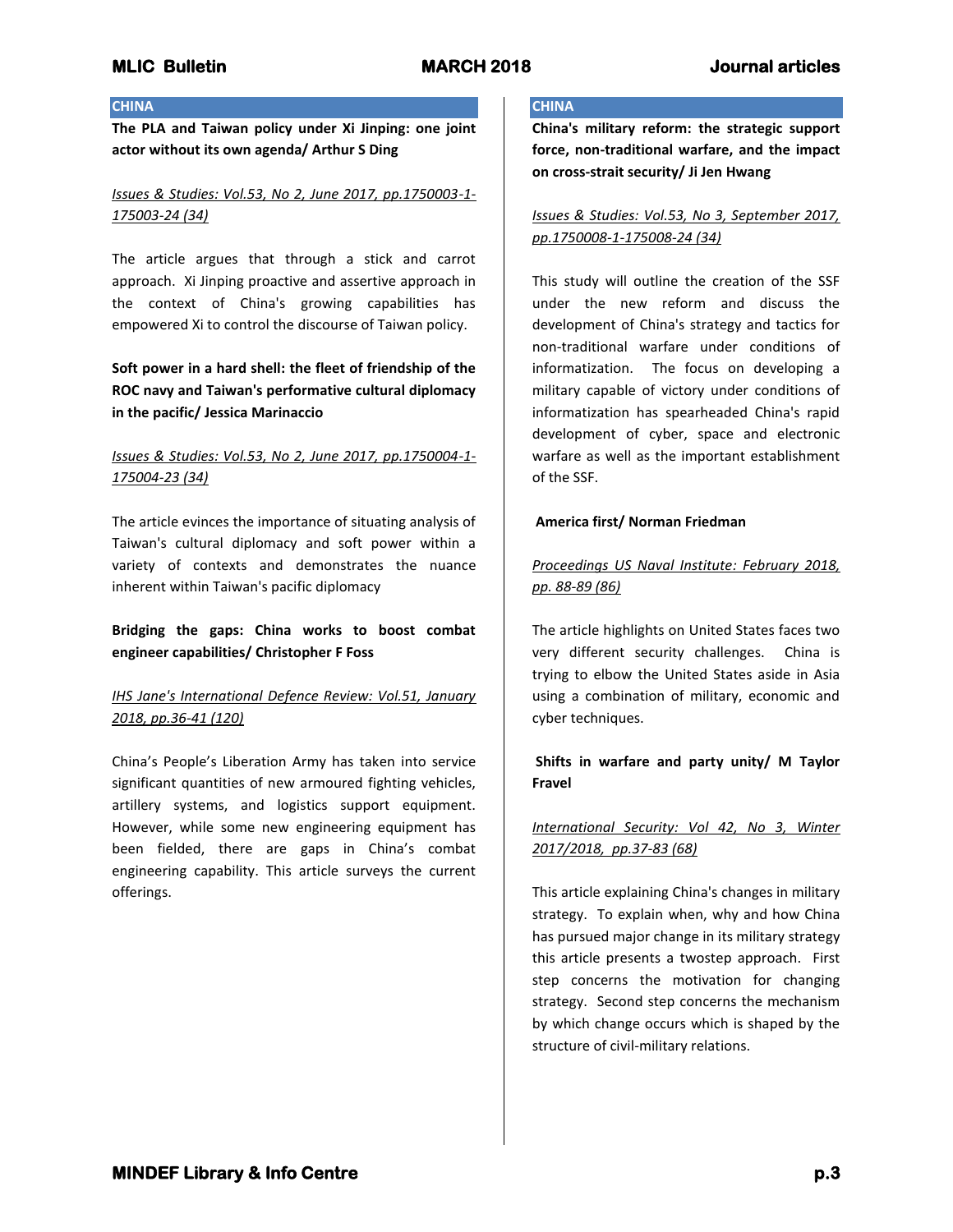## **CYBER**

## **A cyber pipeline/ Megan Gates**

### *Security Management: February 2018, pp.24-27 (92)*

This article highlights on the cyber talent shortage continues. Organizations are taking unique approaches to recruiting and training employees.

**Cyber is the new air: domain superiority in the megacity/ Austin G Commons**

## *Military Review : January - February 2018, pp. 120-125 (81)*

The article discusses a concept for cyberspace superiority. To explore the options it is necessary to establish a concept of what cyberspace superiority might look like in practice.

## **Cyber security predictions for 2018/ Brian Chappell**

*Intersec: January 2018, pp. 26-28 (69)*

Outlines security considerations for the year ahead.

## **Surfing the chaos/ William D Bryant**

*JFQ : Joint Force Quarterly : 1st Quarter 2018, No 88, pp.28-33 (79)*

Warfighting in a contested cyberspace environment

## **Cyber security teamwork/ Keiron Dalton**

## *Intersec: February 2018, pp. 34-36 (69)*

The author explains how greater collaboration between banks and authorities is crucial to winning the cyber security battle

## **CYBER**

**Fast forward: analysing changes to the intelligence landscape in the 2020s/ Robert Munks and Jessie J. Green**

*Jane's Intelligence Review: Vol.30, Issue 1, January 2018, pp.08-15 (123)*

By 2030, the operational security environment for intelligence and law enforcement agencies will be unrecognisable to a practitioner from the turn of the century. This article examines some of the factors surrounding the digital revolution that will dictate whether nation-states maintain an informational advantage over their adversaries.

**Special forces upgrade cyber-warfare capabilities/ Andrew White**

*Jane's Intelligence Review: Vol.30, Issue 1, January 2018, pp.50-53 (123)*

Military Special Forces are increasingly looking to incorporate cyber warfare within their operations. This article analyses how such capabilities are likely to be integrated.

### **CYBER WARFARE**

**Honing the cyber warfare edge: NATO cyber centre draws growing interest/ Gerrard Cowan**

*Jane's International Defence Review: Vol.51, January 2018, pp.54-59 (120)*

Cyber has rapidly grown as a priority for militaries over the past decade, something that has been reflected by increased interest in the NATO Cooperative Cyber Defence Centre of Excellence, this article reports.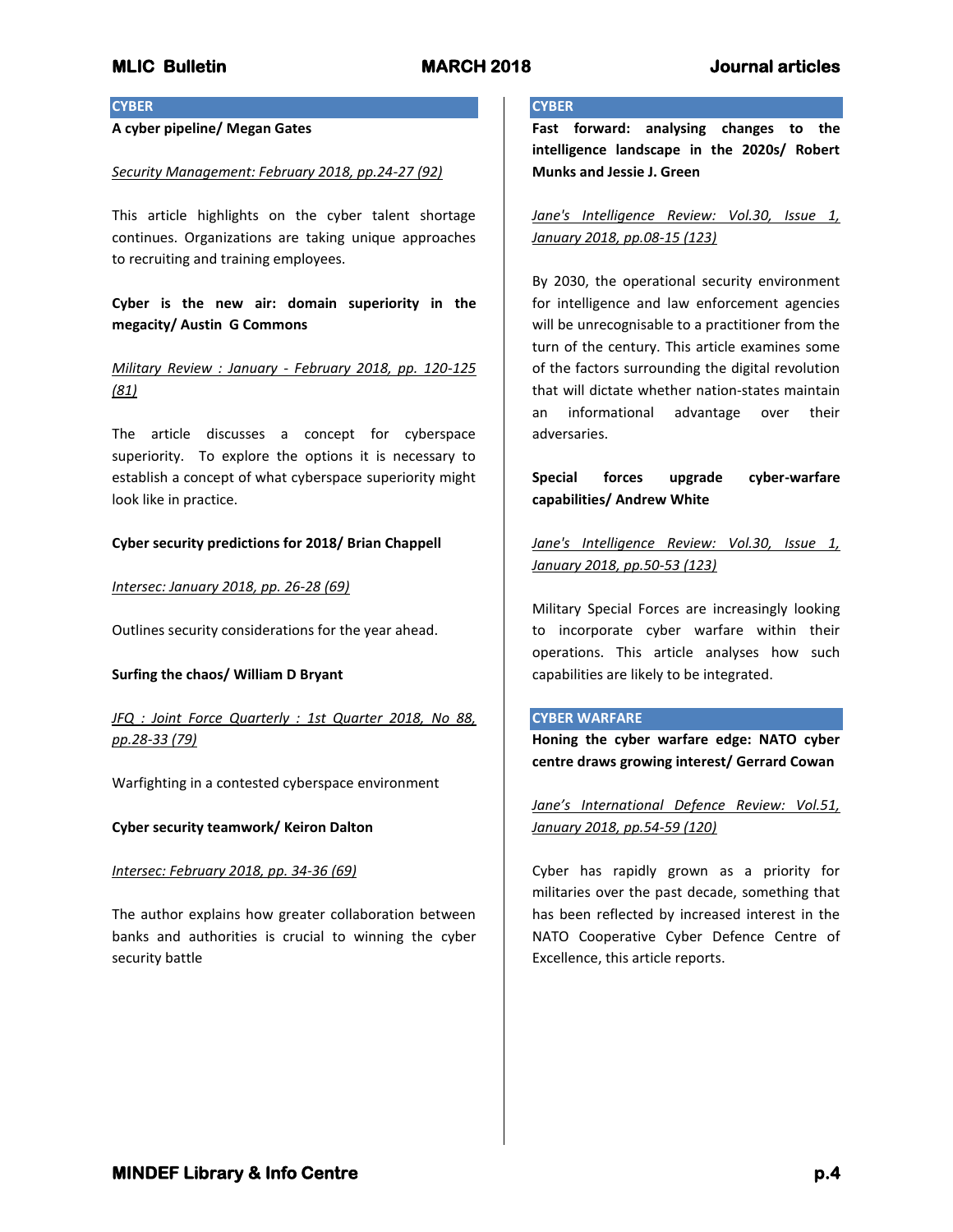# **INDO-ASIA-PACIFIC**

## **What lies beneath**

## *Indo-Asia Pacific Defence Forum: Vol 42, No. 4, 2017, pp. 21-25 (F5)*

The article highlights on the proliferation of sea based nuclear weapons in the Indo-Asia-pacific presents new opportunities and challenges as the overall arms race continues in the region

## **INDONESIA**

**TNI's reshuffle: Jokowi's strategic move/ Chaula Anindya**

### *RSIS Commentary: 02 February 2018, No 017 (F31)*

The article highlights on rotation of senior officer carried out by Indonesia's new military chief.

### **Jailing of militant returnees**

## *Indo-Asia Pacific Defence Forum: Vol 42, No. 4, 2017, p. 9 (F5)*

Indonesia's tightening of its security laws is part of a revision that President Joko Widodo has urged meet the new danger. Changes will broaden the definition of terrorism and give police powers to detain suspects without trial for a longer period of time.

### **INSURGENCY**

**FARC peace deal makes progress in Colombia/ Arthur Dhont and Catarina Santos**

# *Jane's Intelligence Review: Vol.30, Issue 1, January 2018, pp.28-35 (123)*

With the ending of the longest-running insurgency in Latin America, Colombia faces a shifting security landscape. This article analyse how the country's security forces are transitioning to new roles.

#### **INSURGENCY**

**Pressures build on Venezuelan president/ Pablo Uchoa**

*Jane's Intelligence Review: Vol.30, Issue 1, January 2018, pp.36-41 (123)*

Venezuela's military continues to support President Nicolás Maduro despite countrywide food and medicine shortages, an economic crisis, and rampant violent crime. This article examines whether this military loyalty will continue to underwrite the government.

## **INTERNATIONAL SECURITY**

**Studying small states in international security affairs: a quantitative analysis/ Diana Panke**

*Cambridge Review of International Affairs: Vol.30, No.2-3, April - June 2017, pp. 235-255 (93)*

The analysis reveals that next to political and financial capacities states that place high priority on military matters are more active while smaller and poorer states are more likely the shelter under the security umbrella of larger counterparts.

### **ISIS**

**Unusual lessons from an unusual war: Boko Haram and modern insurgency/ Nathaniel D F Allen**

# *The Washington Quarterly: Winter 2018, Vol.40 No.4, pp.115-133(108)*

The article discusses the state's role in the Boko haram insurgency arguing that it was the decision by the Nigerian government to repress Boko Haram that was the most direct cause of the group's decision to turn to violence.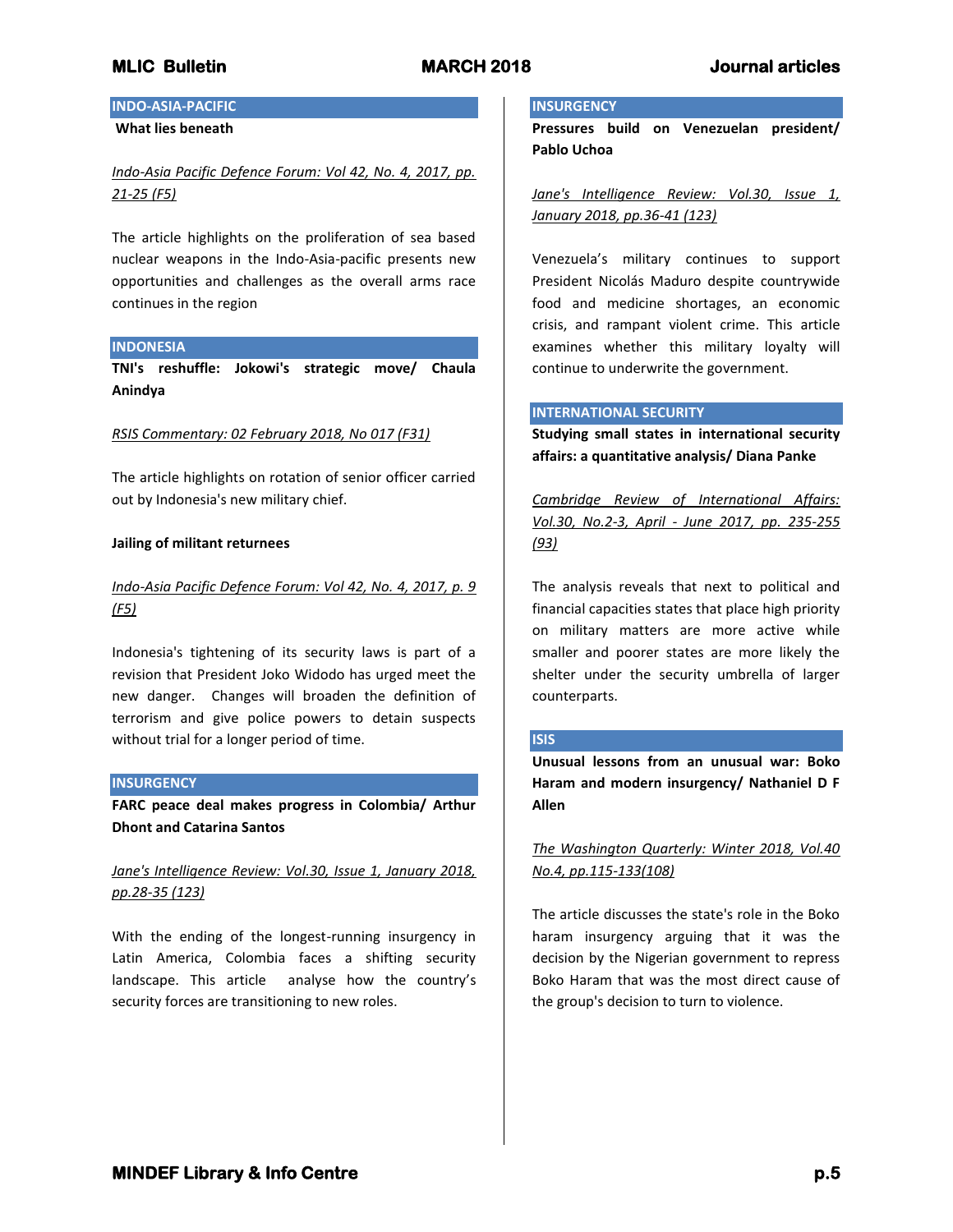**ISIS**

## **Life during wartime/ Doug Irving**

## *RAND Review : January - February 2018, pp.12-15*

What satellite images reveal about ISIS's attempts to govern Syria and Iraq. The data from those satellites provided RAND researchers an unprecedented look at life inside the Islamic state.

## **LOGISTICS**

**The power of partnership/ Thomas Warren Ross**

# *JFQ : Joint Force Quarterly : 1st Quarter 2018, No 88, pp.22-27 (79)*

Security cooperation and globally integrated logistics. Integrating current efforts is important however to truly integrate the logistics and security cooperation communities, collaboration must be institutionalized embedded in the processes and structures both communities use to develop strategies, make decisions, allocate resources and prepare personnel.

# **Decision point logistics in multi-domain battle/ Alan M Strange**

# *Army Sustainment : January - February 2018, pp. 10-12 (74)*

The article highlights on decision point logistics used during the military decision-making process. The best place for decision points the army operates in a multi domain battle environment, supporting the warfighter and how it works. Logisticians must understand the capabilities of the unit they are supporting and develop.

### **MALAYSIAN**

**Malaysia's 2018 general election : alternative scenarios/ Yang Razali Kassim**

## *RSIS Commentary: 14 February 2018, No 024 (F31)*

The 14th Malaysian general election have pointed to the possibility of outcomes beyond the norm.

### **MIDDLE EAST**

**Scenarios: Saudi crown prince reorders the kingdom's governance/ Firas Modad**

*Jane's Intelligence Review: Vol.30, Issue 1, January 2018, pp.24-27 (123)*

Saudi Arabia is undergoing a rapid and unprecedented change to its governing dynamics, under the leadership of Crown Prince Mohammed bin Salman al-Saud. This article considers three scenarios for the uncertain new direction in which the crown prince is taking the kingdom.

### **MYANMAR**

**Ties with China to improve further**

*Asia Monitor South East Asia Vol.1 : Vol.29, Issue 2, February 2018, pp.10-11 (49)*

Sino-Myanmar ties are likely to strengthen further following China's support of Myanmar's handling of the Rakhine issue and the agreement to build an economic corridor between two countries.

## **NORTH KOREA**

**North Korea holds talks with Seoul**

*Arms Control Today: Vol.48, No.1, January & February 2018, pp.32-33 (5)*

The article highlights on talks between Pyongyang and Seoul are unlikely to focus on North Korea's nuclear program but decreased tensions between the two countries might lessen South Korean support for the current U.S pressure based approach.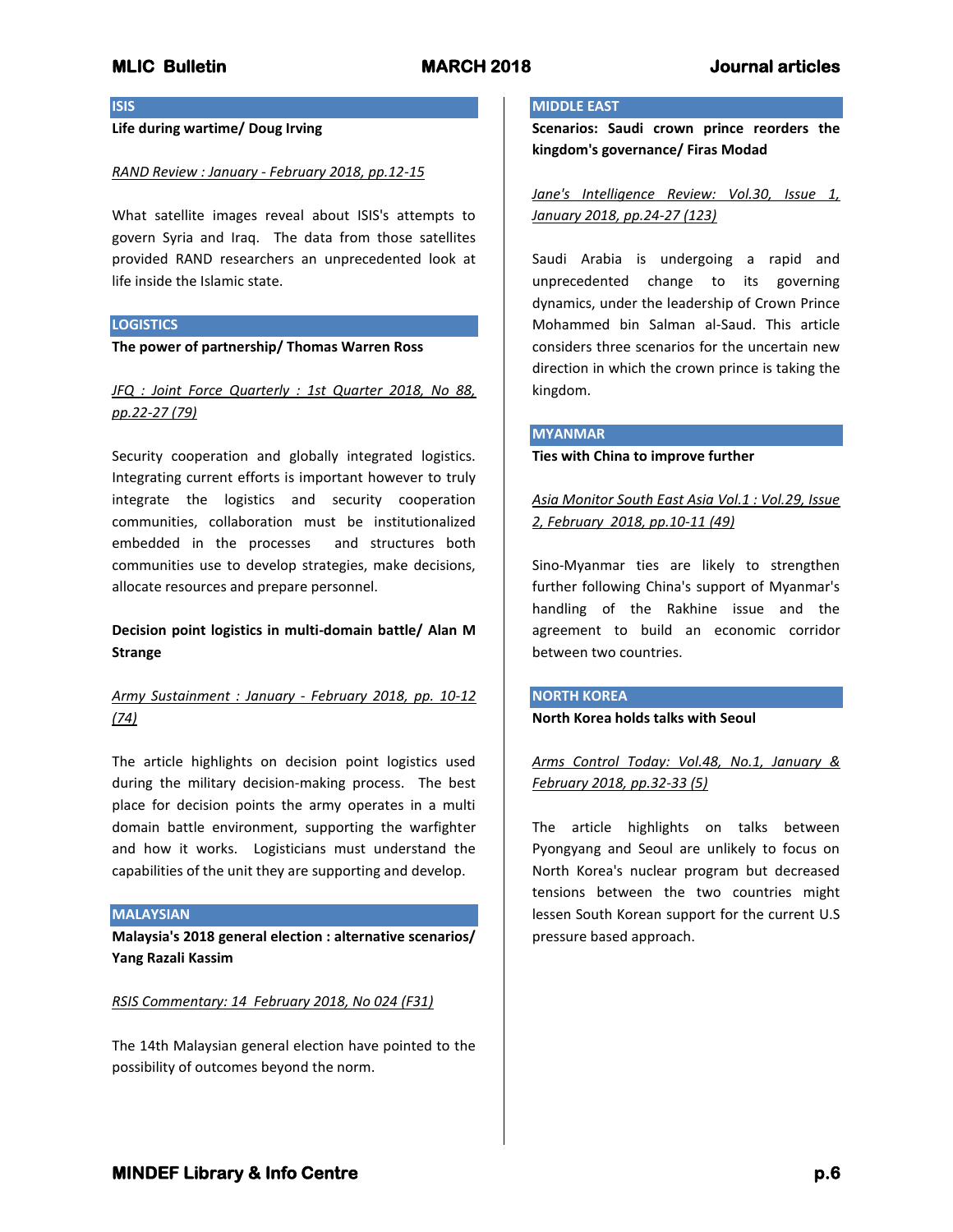## **RUSSIA**

**Punching up: Russia's smaller surface fleet builds bigger impact/ Dr Lee Willet**

*Jane's International Defence Review: Vol.51, January 2018, pp.42-47 (120)*

Russia is renewing its major surface combatant force structure with a number of new classes. While such procurement programmes face enduring challenges, this article discusses Russian navy modernisation and how key equipment is adding greater effect.

### **SINGAPORE**

**Singapore air force shops for new platforms/ Mike Yeo**

## *Defense News: 05 February 2018, p.10 (F12)*

The Singaporean military is transforming itself into an integrated networked fighting force.

**North Korea threat to cast shadow in Singapore/ Valerie Insinna**

## *Defense News: 05 February 2018, p.12 (F12)*

North Korea's nuclear threats and China's spreading influence are hovering like a specter over the Singapore airshow.

## **Singapore special report - going for growth**

# *Flight International: 30 January - 5 February 2018, pp.26 - 37 (65)*

Geography and history makes Singapore a natural hub for Asian aviation, but the region's meteoric growth and political complexity fuel robust competition between many centres. This article covers Singapore's maritime patrol, airlines, airports and aircraft manufacturing.

#### **SINGAPORE**

**Keeping one step ahead in Asian skies/ Greg Waldron**

*Flight International: 20-26 February 2018, pp.19 (65)*

Continuous pursuit of advanced technologies and cost-efficiency vital to defending Singapore. This article discusses future plans and emerging capabilities as the service marks its 50th anniversary.

### **SOUTH CHINA SEA**

**21st century Japan-Philippines strategic partnership: constraining China's expansion in the South China Sea/ Renato Cruz De Castro**

*Asian Affairs: An American Review: Vol.44, No.1,2,3,4, 2017, pp.31-51 (10)*

This article examines the evolving security partnership between the Philippines and Japan. It addresses two interrelated problems (1) what are the factors that account for the increasing security cooperation between Philippines and Japan. (2) How is the new security partnership evolving?

# **Deducing Russia's: South China Sea policy/ Alexander Korolev**

*Indo-Asia Pacific Defence Forum: Vol 42, No. 4, 2017, p. 16-19 (F5)*

The article highlights Russia's policies regarding the South China Sea (SCS) dispute are more complex.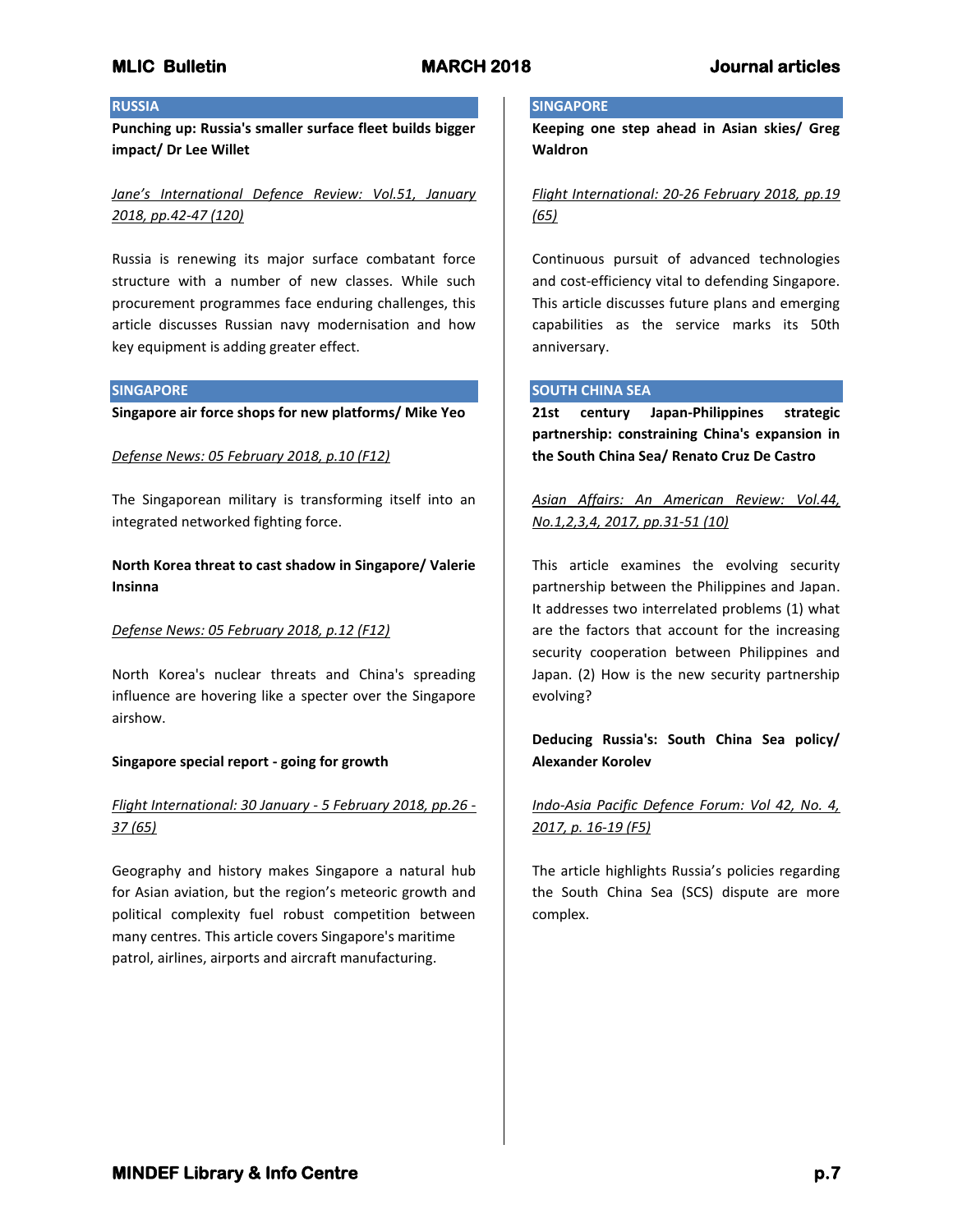# **TERRORISM**

**Shifting sands of terrorism in Southeast Asia/ Joseph Chinyong Liow**

## *RSIS Commentary: 15 February 2018, No 025 (F31)*

The terrorism landscape in Southeast Asia evolves, regional governments must deepen their collaboration post-Marawi. Southeast Asian militants will continue to attempt cross regional cooperation,

# **Terrorism & Insurgency, Data Digest, JTIC Global Attack Index - October 2017**

# *Jane's Intelligence Review: Vol.30, Issue 1, January 2018, pp.16-17 (123)*

Jane's Terrorism and Insurgency Centre presents its Global Attack Index, a monthly summary of worldwide attacks by non-state armed groups, collected from open sources.

# **Monitoring militant activity online November/December 2017**

# *Jane's Intelligence Review: Vol.30, Issue 1, January 2018, pp.18-19 (123)*

This article examines online activity by militant groups in November-December, as activists and supporters reacted to international events. Excerpts are sourced from a range of social media platforms.

**Islamic State makes a comeback in Libya/ Ludovico Carlino**

# *Jane's Intelligence Review: Vol.30, Issue 1, January 2018, pp.20-22 (123)*

The Islamic State is re-establishing itself in Libya following its eviction from Sirte in December 2016. This article examines how the extremist group has rebuilt its strength and revised its strategy as it considers its next moves.

### **THAILAND**

**Restoration of EU ties to shore up support for Junta**

*Asia Monitor South East Asia Vol.1 : Vol.29, Issue 2, February 2018, pp.5-6 (49)*

The return of political dialogue between Thailand and the EU following of announcement of elections 2018 bodes well for a return of Thai-EU FTA talks. The fact that the EU is restoring political relations in spite of military's clear intent to cling onto power suggests that it is taking a softer stance.

### **UNITED STATES**

**US lays down the law for war**

*The World Today: Vol 74, No. 1, February - March 2018, pp. 25-26 (57)*

The unclassified summary of the national defence strategy (NDS) by the Trump administration in January 2018 is just a strategy. The strategic objectives to reduce the terrorism to a manageable level.

**As forecast : US strategic resurgence in the Indo Pacific**

# *Defense and Foreign Affairs Strategic Policy: 11- 12, 2017, p.20 (22)*

Trump Asia tour and the earlier months of deliberately high profile military focus on the DPRK threat to the US achieved was precisely what was president Trump envisaged even when it was not understood by the mainstream US bureaucracy.